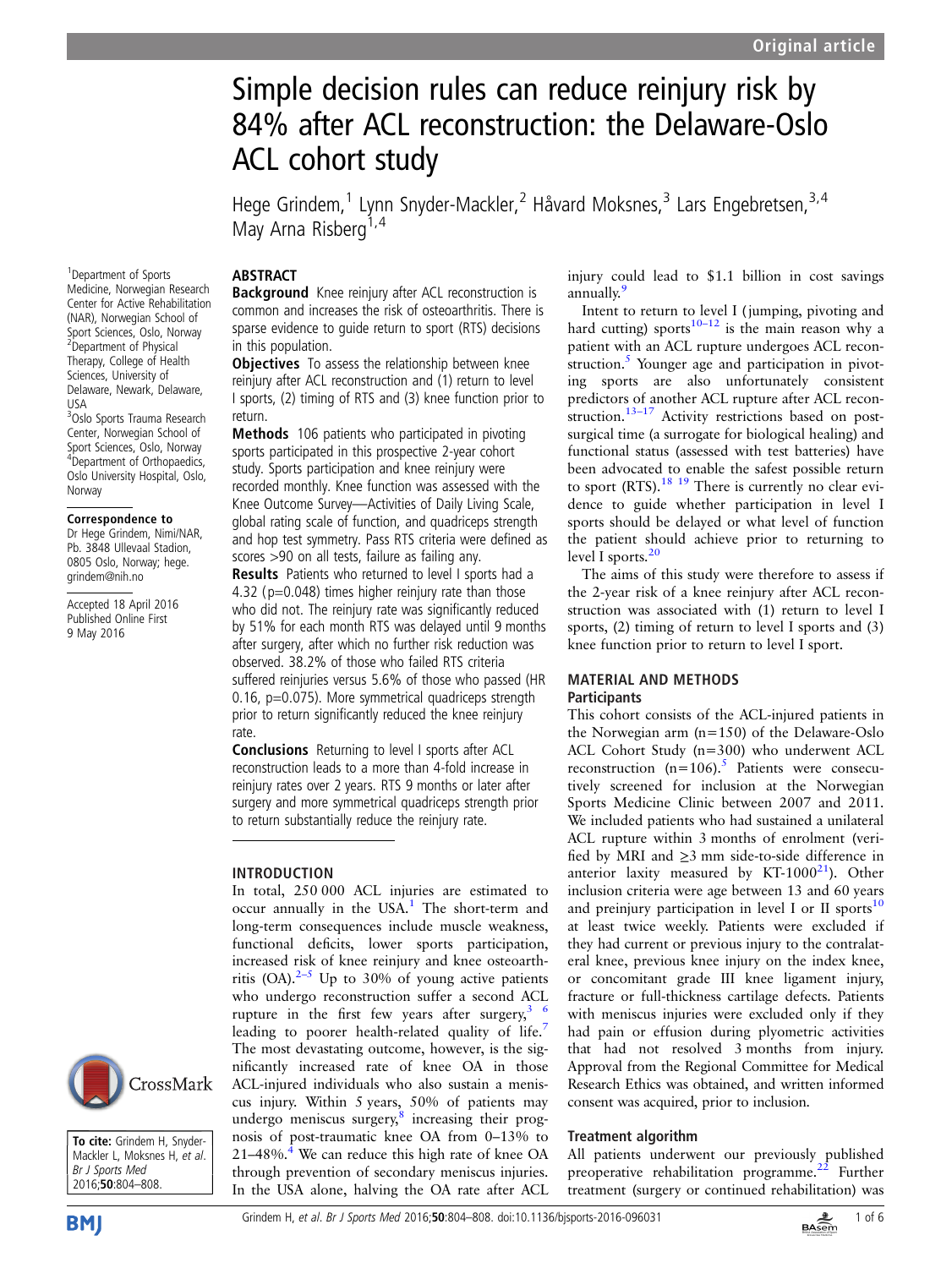decided after this 5-week programme. The ACL reconstruction was performed in one of seven different hospitals, using bonepatellar tendon-bone (BPTB) or a hamstrings autograft. The postoperative rehabilitation was individually tailored on the basis of concomitant surgery, graft choice and function. Rehabilitation consisted of three phases: the acute phase where the aims were to eliminate effusion and range of motion (ROM) deficits and minimise muscle atrophy. The rehabilitation phase where the aims were to regain neuromuscular control of terminal knee extension in weight-bearing positions and to regain ≥80% muscle strength and hop performance. The last phase, the RTS phase, aimed at regaining ≥90% muscle strength and hop performance, while transitioning to sport through sport-specific drills and gradual participation. Patients were advised against full participation in level I sports if they had not regained >90% quadriceps and hamstring strength and hopping performance compared with the uninjured leg.

# Data collection

Starting the first month after ACL reconstruction, sports participation data were collected monthly using an online activity survey.<sup>[11](#page-4-0)</sup> Patients reported which sports they participated in by ticking a box for the respective sport. Each month, one reminder was automatically sent out to patients who had not responded after 1 week. The online activity survey has excellent test–retest reliability ( $\kappa$ =0.92 for level I sports participation).<sup>11</sup> Knee reinjuries with an acute onset were recorded through the online survey and at clinical follow-ups at 6 months, 1 year and 2 years after reconstruction. The injuries were diagnosed according to the standard practice at our clinic. Of 24 reinjured patients, 2 were diagnosed after clinical examination, 10 after clinical examination and MRI, 5 after clinical examination and arthroscopic surgery, and 7 after clinical examination, MRI and arthroscopic surgery.

The comprehensive RTS test battery<sup>[19 23 24](#page-4-0)</sup> investigated in this study consisted of isokinetic quadriceps strength testing, four single-legged hop tests and two self-report outcomes.<sup>23</sup>  $^{24}$ These data were collected at baseline (mean  $2.1 \pm 0.6$  months after injury) and at 6 and 12 months after surgery. Isokinetic concentric quadriceps strength was measured at 60°/s with an electromechanical dynamometer (Biodex6000, Biodex Medical Systems, Shirley, New York, USA). Four submaximal practice trials were followed by 1 min rest before five maximum effort repetitions were recorded. After strength testing, four hop tests were performed in the following order: single hop for distance, crossover hop for distance, triple hop for distance and 6 m timed hop.<sup>25</sup><sup>26</sup> All patients performed one practice trial hop and then two hops were recorded. The uninvolved leg was always tested first. After the hop testing, patients completed the Knee Outcome Survey—Activities of Daily Living Scale  $(KOS-ADLS)^{27}$  $(KOS-ADLS)^{27}$  $(KOS-ADLS)^{27}$  and a global rating scale (GRS) of perceived function.[23](#page-4-0) The KOS-ADLS is a 14-item self-reported assessment of symptoms and function in activities of daily living, scored from 0 (worst) to 100 (best). The GRS asks the patient to rate current knee function on a scale from 0 (not able to perform any activity) to 100 (level of function prior to the knee injury).

## Data management and statistical analysis

Return to level I sport was defined as any reported participation in handball, football, basketball or floorball, regardless of training/match participation or level of competition. The first recorded participation in level I sports was reported in months after surgery.

We extracted data on knee function from the 6-month follow-up for those who returned to level I sports 5–11 months after surgery (n=49) and from the 12-month follow-up for those who returned 12–23 months after surgery (n=20). The limb symmetry indexes (LSIs) of the peak quadriceps torque (highest achieved value) and hop test distance/time were calculated by involved/uninvolved $\times$ 100, except for the 6 m timed hop test which was calculated by uninvolved/involved $\times 100$ . Patients were classified as having passed RTS criteria if they scored >90 on all seven variables. Patients who returned to level I sport <5 months after surgery (n=4) were a priori classified as not having passed RTS criteria.<sup>23</sup> <sup>24</sup>

A Cox proportional hazards regression model with months after surgery as the time variable was used to assess the reinjury rate in patients who participated in level I sports after surgery versus those who did not. Cox regression models were also used to assess the association between knee reinjury and time of return, and knee function prior to return to level I sports. Time 0 was defined as the first month of level I sports participation to limit bias from more sports exposure in patients who returned early to level I sports. The independent variables were months from surgery to RTS, passing/failing RTS criteria and continuous LSIs of the individual RTS variables. Separate results were reported for those who returned before and after 9 months after surgery, as the assumption of proportionality was violated in the analysis of time of return. All analyses were adjusted for age. Two-sided p values ≤0.05 were considered statistically significant.

# RESULTS

From the original 106 patients who underwent ACL reconstruction, 100 (94.3%) had data on sports participation and knee reinjuries (1 withdrew from the study, 5 did not respond to the online activity survey). The monthly data on sports participation and reinjuries were 92.9% complete for the 100 patients (2230 reports in total). Descriptive characteristics of the cohort can be seen in [table 1.](#page-2-0)

In total, 74 of the 83 patients who previously participated in level I sports returned to level I sports within 2 years of ACL reconstruction. None of the 17 who did not participate in level I sport before injury participated in level I sports after surgery. The mean number of months participating in level I sports was  $8.1 \pm 5.7$  over the two postoperative years. The time of return to level I sports varied from 3 to 23 months after surgery, with a median of 8 months after surgery.

In total, 69 of the 74 (93.2%) patients who participated in level I sports underwent functional testing prior to RTS. One patient did not attend any of the follow-ups. Four patients returned to sport fewer than 5 months after surgery. All four of these patients suffered a knee reinjury within 2 months of return. The mean time from functional testing to return to level I sport was 2.3±2.4 months. Of the 49 patients who returned to level I sports 5–11 months after surgery, 7 (14.3%) had passed the RTS criteria at the 6-month follow-up test. Eleven of the 20 patients (55.0%) who returned to level I sport 12–23 months after surgery had passed the RTS criteria at the 12-month follow-up. In total, 18 of the 74 patients (24.3%) were classified as having passed the functional RTS criteria prior to RTS.

Twenty-four (24.0%) patients sustained 28 knee reinjuries, including 8 ACL graft ruptures and 8 medial meniscus injuries ([table 2](#page-2-0)). The reinjuries occurred from the 3rd to the 22nd postoperative month, with a median of 13 months after surgery. The time between returning to level I sports and sustaining a knee reinjury varied from <1 month to 16 months, with 45.5% of the reinjuries sustained within 2 months of RTS. In the 26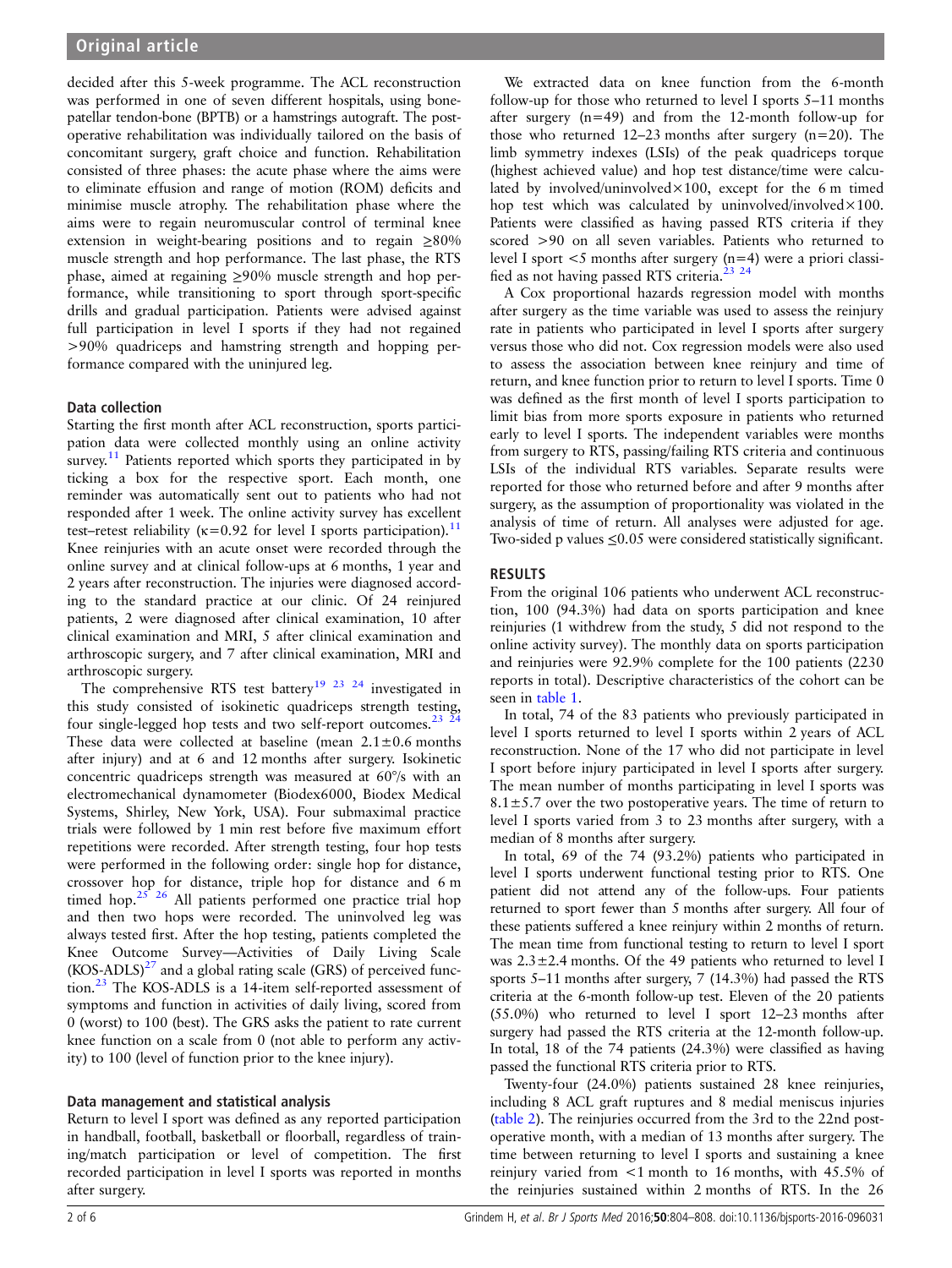<span id="page-2-0"></span>Table 1 Characteristics of the ACL reconstructed patients (n=100)

| Sex, men/women (% men)                                  | 46/54 (46.0)      |
|---------------------------------------------------------|-------------------|
| Age, mean $\pm$ SD                                      | $24.3 \pm 7.3$    |
| Preinjury participation in level I sports, n (%)        | 83 (83.0)         |
| Handball*                                               | 30 (30.0)         |
| Football*                                               | 53 (53.0)         |
| Basketball*                                             | 6(6.0)            |
| Floorball*                                              | 11(11.0)          |
| Months from injury to surgery, median (minimum-maximum) | $4.8(1.6 - 25.4)$ |
| ACL graft, $n$ $(\%)$                                   |                   |
| <b>BPTB</b>                                             | 33 (33.0)         |
| Hamstring                                               | 67 (67.0)         |
| Baseline concomitant injuries, n (%)                    |                   |
| Medial meniscus injury                                  | 26(26.0)          |
| Lateral meniscus injury                                 | 20 (20.0)         |
| Medial cartilage injury                                 | 3(3.0)            |
| Lateral cartilage injury                                | 9(9.0)            |
| MCL injury grade I-II                                   | 30 (30.0)         |
| LCL injury grade I-II                                   | 1(1.0)            |
| Popliteus injury                                        | 2(2.0)            |
| Baseline knee function, mean±SD                         |                   |
| Quadriceps strength, LSI                                | $89.2 + 10.2$     |
| Single hop for distance, LSI                            | $91.2 \pm 10.4$   |
| Triple crossover hop, LSI                               | $92.9 + 9.3$      |
| Triple hop, LSI                                         | $91.3 + 8.3$      |
| 6 m timed hop, LSI                                      | $94.6 \pm 8.3$    |
| KOS-ADLS                                                | $82.4 \pm 9.6$    |
| Global rating scale                                     | $79.3 + 12.8$     |
|                                                         |                   |

Baseline: At enrolment in the study and prior to ACL reconstruction, mean 2.1 (SD 0.6) months from injury.

Concomitant injuries were diagnosed by MRI.

\*Some participated in multiple level I sports.

BPTB, bone-patellar tendon-bone; KOS-ADLS, Knee Outcome Survey—Activities of Daily Living Scale; LCL, lateral collateral ligament; LSI, limb symmetry index; MCL, medial collateral ligament.

patients who did not return to level I sports, two reported a knee reinjury (7.7%). The 2-year reinjury risk in patients who returned to level I sports after surgery was 29.7% (22 of 74). After adjusting for age, patients who participated in level I sports after ACL reconstruction had a 4.32 (95% CI 1.01 to 18.40,  $p=0.048$ ) times higher reiniury rate than those who participated in lower level sports (figure 1).

During the first 9 months after surgery, a later RTS was significantly associated with a lower reinjury rate. For every 1 month delay in RTS, the reinjury rate was reduced by 51% ([table 3](#page-3-0)). In patients who returned between 9 and 23 months after surgery, time to return was not significantly associated with knee reinjury. Patients who participated in level I sports earlier than 9 months after surgery sustained 39.5% reinjuries (15 of 38), compared with 19.4% knee reinjuries (7 of 36) in those who returned to level I sports later than 9 months after surgery.

Of the 55 patients who failed RTS criteria, 21 (38.2%) suffered knee reinjuries (fi[gure 2\)](#page-3-0). Only 1 of the 18 patients (5.6%) who passed RTS criteria suffered a knee reinjury. Patients who passed the RTS criteria showed a not statistically significant 84% lower reinjury rate (HR 0.16 (95% CI 0.02 to 1.20, p=0.075)). Of the individual components in the RTS test battery, quadriceps strength deficit prior to return to level I sport was a significant predictor of a knee reinjury, with a 3% reduced reinjury rate for every one percentage point increase in strength symmetry [\(table 3\)](#page-3-0). Fifteen of the 45 patients (33.3%) who returned to level I sport with quadriceps LSI<90% suffered reinjuries, versus three (12.5%) reinjuries

| Knee reinjuries over 2 years in ACL reconstructed patients<br>Table 2 |         |
|-----------------------------------------------------------------------|---------|
| Index knee                                                            | $n$ (%) |
| ACL graft rupture                                                     | 8(8.0)  |
| Medial meniscus injury                                                | 8(8.0)  |
| Lateral meniscus injury                                               | 2(2.0)  |
| Medial cartilage injury                                               | 1(1.0)  |
| Lateral cartilage injury                                              | 1(1.0)  |
| Patellofemoral cartilage injury                                       | 2(2.0)  |
| Medial collateral ligament injury                                     | 1(1.0)  |
| Patella subluxation                                                   | 1(1.0)  |
| Contralateral knee                                                    |         |
| ACL rupture                                                           | 2(2.0)  |
| Lateral meniscus injury                                               | 1(1.0)  |
| Medial collateral ligament injury                                     | 1(1.0)  |
| $n$ (%).                                                              |         |

Four patients had two reinjuries (same trauma).

in the 24 patients who had quadriceps LSI>90% prior to return.

## **DISCUSSION**

This 2-year prospective study showed that the knee reinjury rate was over four times higher in ACL reconstructed patients who returned to level I sports after surgery. Furthermore, returning to sport earlier after surgery and having asymmetrical quadriceps strength prior to return increased the risk of knee reinjury.

Our study is the first to evaluate the risk of all acute knee reinjuries in those who return to high level pivoting sports. Meniscus injury was the most frequent knee reinjury, a signifi-cant factor for development of OA.<sup>[28](#page-4-0)</sup> Reducing the risk of secondary injuries is therefore of uttermost importance. The age and sex distribution of our patient sample is similar to patients in the Scandinavian ACL registries, $2<sup>9</sup>$  and the ACL reinjury rate seems to be generally consistent with previous studies in young, active adults, $30\frac{31}{1}$  $30\frac{31}{1}$  $30\frac{31}{1}$  $30\frac{31}{1}$  yet lower than that of high school athletes.<sup>3</sup>

Previous studies on time to sports return and the risk of contralateral ACL rupture or ACL graft rupture have shown conflicting evidence.<sup>3</sup> <sup>16</sup> <sup>31</sup> Different sports place different



Figure 1 Knee reinjuries after ACL reconstruction in those who participated in level I sports and those who did not.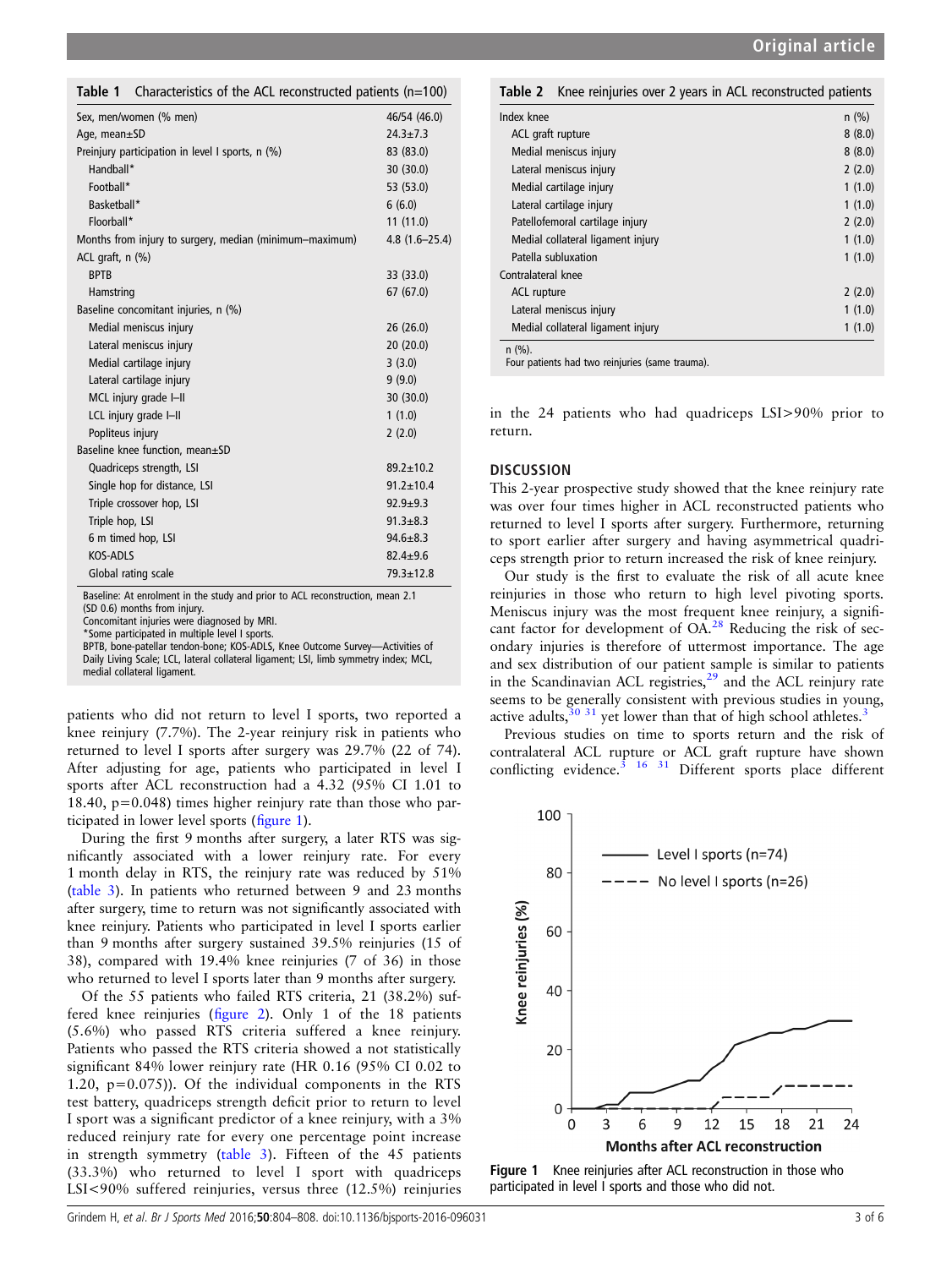<span id="page-3-0"></span>Table 3 Factors associated with knee reinjury in patients who returned to level I sport after ACL reconstruction (n=74)

|                                               | $\mathsf{n}$ | No reinjury     | $\mathbf n$ | Reinjury        | Adjusted HR (95% CI), p value  |  |
|-----------------------------------------------|--------------|-----------------|-------------|-----------------|--------------------------------|--|
| All patients                                  |              |                 |             |                 |                                |  |
| Return to level I sports, months from surgery | 52           | $10.7 + 4.3$    | 22          | $7.2 \pm 2.7$   |                                |  |
| Passed RTS criteria, n (%)                    | 51           | 17(33.3)        | 22          | 1(4.5)          | 0.16 (0.02 to 1.20), 0.08      |  |
| Quadriceps strength, LSI                      | 51           | $84.4 \pm 15.2$ | 18          | $75.0 \pm 16.7$ | 0.97 (0.94 to 0.99), 0.03      |  |
| Single hop for distance, LSI                  | 48           | $89.4 \pm 13.0$ | 17          | $91.0 \pm 11.7$ | 1.01 (0.96 to 1.05), 0.77      |  |
| Triple crossover hop, LSI                     | 47           | $90.7 \pm 11.8$ | 16          | $93.8 + 8.5$    | 1.04 (0.98 to 1.10), 0.22      |  |
| Triple hop, LSI                               | 47           | $91.2 \pm 10.0$ | 15          | $93.5 \pm 10.8$ | 1.03 (0.96 to 1.10), 0.44      |  |
| 6 m Timed hop, LSI                            | 47           | $96.1 \pm 9.9$  | 16          | $92.4 \pm 6.2$  | 0.97 (0.93 to 1.02), 0.20      |  |
| KOS-ADLS                                      | 51           | $89.2 + 9.6$    | 18          | $86.9 \pm 10.7$ | 0.98 (0.94 to 1.03), 0.43      |  |
| Global rating scale                           | 51           | $86.4 \pm 13.9$ | 18          | $77.7 \pm 16.1$ | 0.98 (0.95 to 1.01), 0.12      |  |
| Patients who returned before 9 months         |              |                 |             |                 |                                |  |
| Return to level I sports, months from surgery | 23           | $7.3 \pm 0.9$   | 15          | $5.7 \pm 1.7$   | 0.49 (0.34 to 0.70), $<$ 0.001 |  |
| Patients who returned 9 months or later       |              |                 |             |                 |                                |  |
| Return to level I sports, months from surgery | 29           | $13.4 + 4.0$    | 7           | $10.4 \pm 1.0$  | 0.75 (0.49 to 1.14), 0.18      |  |

Values are mean±SD unless otherwise indicated. All analyses are adjusted for age. LSI (%). HR below 1 indicates a lower injury rate with higher values of the respective variable. All HR reflect the relative change in reinjury rate for a 1 unit increase in the respective variable. Passed RTS criteria was coded 1=yes, 0=no.

KOS-ADLS, Knee Outcome Survey—Activities of Daily Living Scale; LSI, limb symmetry index; RTS, return to sport.

demands on the knee, and our finding of an increased risk with earlier sports return may be specific to athletes who return to level I sports. The increased risk could be due to insufficient biological healing (eg, graft incorporation and remodelling), incomplete rehabilitation or both. Our results suggest that time to return is associated with reinjury, and the effect is larger in the early months after surgery. Of note, all patients who returned to sport before 5 months suffered a knee reinjury. Beyond 9 months after surgery, we did not find a statistically significant reduction in the risk for knee reinjury. Still, 19.4% of these patients also suffered knee reinjuries. Time alone is therefore not sufficient for determining readiness for level I sports participation.

Our findings support the use of both time-based and functional RTS criteria. There was an estimated 84% lower knee reinjury rate in patients who passed RTS criteria, a magnitude



Figure 2 Knee reiniuries after return to level I sports in those who failed and those who passed return to sport (RTS) criteria prior to return.

of high clinical relevance. This finding was not statistically significant (p=0.075), most likely due to the low statistical power, as only one of the 18 patients who passed the criteria and returned to sport suffered a knee reinjury. The low proportion of patients who passed RTS criteria is not surprising as the investigated RTS battery was not used to determine when patients were cleared to RTS in our study. Further, patients were tested  $2.3 \pm 2.4$  months prior to return, and a higher number of patients might have passed had they undergone testing immediately prior to RTS. We have previously reported similar rates of passing RTS criteria at 6 months for the entire Delaware-Oslo ACL Cohort. $^{23}$  $^{23}$  $^{23}$  The rate of passing RTS criteria was 52.5% at 1 year after surgery, $23$  and only 66% had quadriceps strength symmetry  $\geq$ 90% 2 years after surgery.<sup>5</sup> These outcomes exist in a cohort that has shown superior patient-reported outcomes compared with the general ACL reconstructed population, $32$ suggesting that even larger functional deficits might persist after usual care.

While we still do not know the optimal content of an RTS test battery,<sup>[19](#page-4-0)</sup> our results show that quadriceps strength testing should be included. Asymmetrical quadriceps strength at the time of RTS is associated with asymmetrical knee biomechanics during hopping, $33$  which in turn has been found to predict a second ACL injury.<sup>[34](#page-5-0)</sup> Quadriceps weakness is also a risk factor for knee  $OA<sub>35</sub>$  $OA<sub>35</sub>$  $OA<sub>35</sub>$  further highlighting the importance of thorough rehabilitation and quadriceps strength assessment. Postural control deficits and altered neuromuscular control of the hip and knee have also been found to predispose an athlete to a second ACL injury.<sup>[34](#page-5-0)</sup> So far, modifiable risk factors for reinjury after ACL reconstruction have only been identified using sophisticated testing equipment (isokinetic dynamometry and 3 dimensional motion analysis), and a future focus should be to validate more clinically accessible tests.

The main strength of this study is the frequent follow-up and high follow-up rate of ACL reconstructed patients who were consecutively screened for inclusion at one sports medicine clinic. A main limitation is the lack of exact athlete exposure time. RTS was defined as their first participation in a level I sport, and not necessarily full participation including match play. We were unable to control for the exact time spent in sports, full or limited participation, and training/match exposure.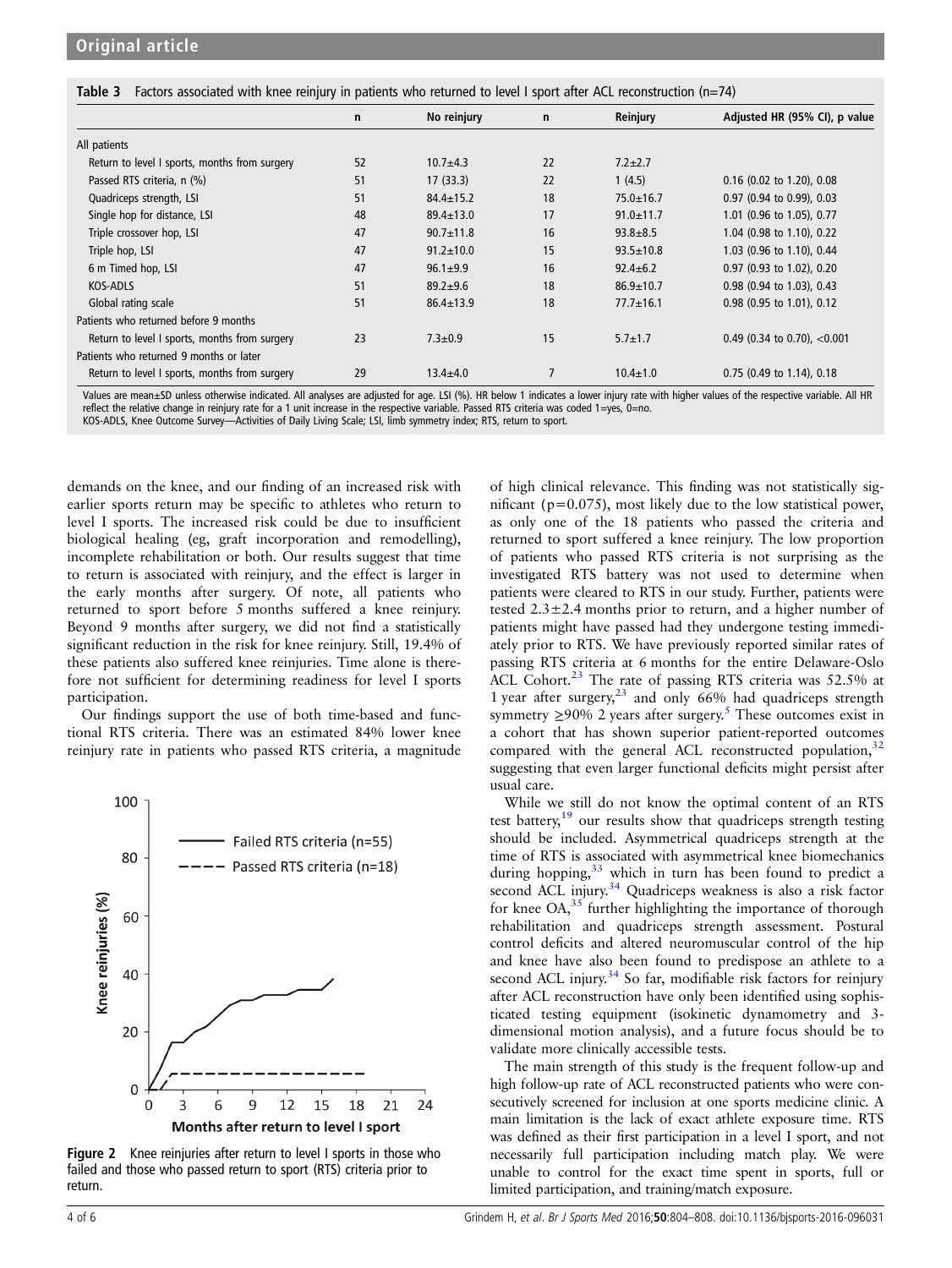## <span id="page-4-0"></span>**CONCLUSION**

Athletes who undergo ACL reconstruction should be informed that postoperative participation in level I sports increases the 2-year knee reinjury rate more than four times. A later return to level I sports and more symmetrical quadriceps strength prior to return decreases this rate significantly. A combination of strict time-based and functional RTS criteria therefore has great potential to improve long-term function, substantially decrease the prevalence of post-traumatic knee OA in these patients, and reduce downstream healthcare costs.

## What are the findings?

- ▸ In the first 2 years after ACL reconstruction, 30% of people who returned to level I sports sustained a reinjury compared with 8% of those who participated in lower level sports.
- ▶ For every month that return to sport was delayed, until 9 months after ACL reconstruction, the rate of knee reinjury was reduced by 51%.
- ▸ More symmetrical quadriceps strength prior to return to sport significantly reduced the knee reinjury rate.

## How might it impact on clinical practice in the future?

- ▸ Clinicians should inform patients of the increased risk of knee reinjury if they decide to return to level I sport.
- ▸ Strict time-based and functional return to sport criteria should be implemented.
- Return to level I sport should be delayed until at least 9 months have passed from surgery and the patient has regained quadriceps strength comparable to the uninjured side.

#### Twitter Follow Håvard Moksnes at [@HMoksnes](http://twitter.com/HMoksnes)

Acknowledgements The authors thank Ingrid Eitzen, Annika Storevold, Ida Svege, Espen Selboskar, Karin Rydevik and Marte Lund for their assistance in data collection for this study. They acknowledge the Norwegian Sports Medicine Clinic, NIMI [\(http://www.nimi.no\)](http://www.nimi.no), for supporting the Norwegian Research Center for Active Rehabilitation (NAR; [http://www.active-rehab.no\)](http://www.active-rehab.no) with rehabilitation facilities and research staff.

Contributors All authors contributed to the conception and design of the study. HG and HM were responsible for data collection. HG performed the data analysis and all the authors contributed to the interpretation. HG drafted the manuscript and all the authors revised it critically and gave their approval of the final version.

Funding National Institutes of Health (R37 HD037985).

#### Competing interests None declared.

Ethics approval South Eastern Norway Regional Committee for Medical Research Ethics.

Provenance and peer review Not commissioned; externally peer reviewed.

#### **REFERENCES**

- Griffin LY, Albohm MJ, Arendt EA, et al. Understanding and preventing noncontact anterior cruciate ligament injuries: a review of the Hunt Valley II meeting, January 2005. [Am J Sports Med](http://dx.doi.org/10.1177/0363546506286866) 2006;34:1512–32.
- 2 Paterno MV, Rauh MJ, Schmitt LC, et al. Incidence of contralateral and ipsilateral anterior cruciate ligament (ACL) injury after primary ACL reconstruction and return to sport. [Clin J Sport Med](http://dx.doi.org/10.1016/j.joca.2014.10.00810.1097/JSM.0b013e318246ef9e) 2012;22:116–21.
- 3 Paterno MV, Rauh MJ, Schmitt LC, et al. Incidence of second ACL injuries 2 years after primary ACL reconstruction and return to sport. [Am J Sports Med](http://dx.doi.org/10.1177/0363546514530088) 2014;42:1567–73.
- 4 Øiestad BE, Engebretsen L, Storheim K, et al. Knee osteoarthritis after anterior cruciate ligament injury: a systematic review. [Am J Sports Med](http://dx.doi.org/10.1177/0363546509338827) 2009;37:1434–43.
- 5 Grindem H, Eitzen I, Engebretsen L, et al. Nonsurgical or surgical treatment of ACL injuries: knee function, sports participation, and knee reinjury: the Delaware-Oslo ACL Cohort Study. [J Bone Joint Surg Am](http://dx.doi.org/10.2106/JBJS.M.01054) 2014;96:1233–41.
- Webster KE, Feller JA, Leigh WB, et al. Younger patients are at increased risk for graft rupture and contralateral injury after anterior cruciate ligament reconstruction. [Am J Sports Med](http://dx.doi.org/10.1177/0363546513517540) 2014;42:641–7.
- 7 Filbay SR, Ackerman IN, Russell TG, et al. Health-related quality of life after anterior cruciate ligament reconstruction: a systematic review. [Am J Sports Med](http://dx.doi.org/10.1177/0363546513512774) 2014;42:1247–55.
- 8 Frobell RB, Roos HP, Roos EM, et al. Treatment for acute anterior cruciate ligament tear: five year outcome of randomised trial. **[BMJ](http://dx.doi.org/10.1136/bmj.f232)** 2013;346:f232.
- 9 Mather RC 3rd, Koenig L, Kocher MS, et al. Societal and economic impact of anterior cruciate ligament tears. [J Bone Joint Surg Am](http://dx.doi.org/10.2106/JBJS.K.00657) 2013;95:1751-9.
- 10 Hefti F, Müller W, Jakob RP, et al. Evaluation of knee ligament injuries with the IKDC form. [Knee Surg Sports Traumatol Arthrosc](http://dx.doi.org/10.1007/BF01552149) 1993;1:226–34.
- 11 Grindem H, Eitzen I, Snyder-Mackler L, et al. Online registration of monthly sports participation after anterior cruciate ligament injury: a reliability and validity study. [Br J Sports Med](http://dx.doi.org/10.1136/bjsports-2012-092075) 2014;48:748–53.
- 12 Moksnes H, Snyder-Mackler L, Risberg MA. Individuals with an anterior cruciate ligament-deficient knee classified as noncopers may be candidates for nonsurgical rehabilitation. [J Orthop Sports Phys Ther](http://dx.doi.org/10.2519/jospt.2008.2750) 2008;38:586-95.
- 13 Kaeding CC, Pedroza AD, Reinke EK, et al. Risk factors and predictors of subsequent ACL injury in either knee after ACL reconstruction: prospective analysis of 2488 primary ACL reconstructions from the MOON cohort. [Am J Sports Med](http://dx.doi.org/10.1177/0363546515578836) 2015;43:1583–90.
- 14 Myklebust G, Holm I, Maehlum S, et al. Clinical, functional, and radiologic outcome in team handball players 6 to 11 years after anterior cruciate ligament injury: a follow-up study. Am J Sports Med 2003;31:981–9.
- 15 Salmon L, Russell V, Musgrove T, et al. Incidence and risk factors for graft rupture and contralateral rupture after anterior cruciate ligament reconstruction. [Arthroscopy](http://dx.doi.org/10.1016/j.arthro.2005.04.110) 2005;21:948–57.
- 16 Shelbourne KD, Gray T, Haro M. Incidence of subsequent injury to either knee within 5 years after anterior cruciate ligament reconstruction with patellar tendon autograft. [Am J Sports Med](http://dx.doi.org/10.1177/37.3.e2) 2009;37:246-51.
- 17 Swärd P, Kostogiannis I, Roos H. Risk factors for a contralateral anterior cruciate ligament injury. [Knee Surg Sports Traumatol Arthrosc](http://dx.doi.org/10.1007/s00167-009-1026-3) 2010;18:277–91.
- 18 Thomeé R, Kaplan Y, Kvist J, et al. Muscle strength and hop performance criteria prior to return to sports after ACL reconstruction. [Knee Surg Sports Traumatol](http://dx.doi.org/10.1007/s00167-011-1669-8) [Arthrosc](http://dx.doi.org/10.1007/s00167-011-1669-8) 2011;19:1798–805.
- 19 Barber-Westin SD, Noyes FR. Factors used to determine return to unrestricted sports activities after anterior cruciate ligament reconstruction. [Arthroscopy](http://dx.doi.org/10.1016/j.arthro.2011.09.009) 2011;27:1697–705.
- 20 Spindler KP, Wright RW. Clinical practice. Anterior cruciate ligament tear. [N Engl J](http://dx.doi.org/10.1056/NEJMcp0804745) [Med](http://dx.doi.org/10.1056/NEJMcp0804745) 2008;359:2135–42.
- Daniel DM, Stone ML, Sachs R, et al. Instrumented measurement of anterior knee laxity in patients with acute anterior cruciate ligament disruption. [Am J Sports Med](http://dx.doi.org/10.1177/036354658501300607) 1985;13:401–7.
- 22 Eitzen I, Moksnes H, Snyder-Mackler L, et al. A progressive 5-week exercise therapy program leads to significant improvement in knee function early after anterior cruciate ligament injury. [J Orthop Sports Phys Ther](http://dx.doi.org/10.2519/jospt.2010.3345) 2010;40:705–21.
- 23 Logerstedt D, Di Stasi S, Grindem H, et al. Self-reported knee function can identify athletes who fail return-to-activity criteria up to 1 year after anterior cruciate ligament reconstruction: a Delaware-Oslo ACL Cohort Study. J Orthop Sports Phys Ther 2014;44:914–23.
- 24 Hartigan EH, Axe MJ, Snyder-Mackler L. Time line for noncopers to pass return-to-sports criteria after anterior cruciate ligament reconstruction. J Orthop Sports Phys Ther 2010;40:141–54.
- 25 Logerstedt D, Grindem H, Lynch A, et al. Single-legged hop tests as predictors of self-reported knee function after anterior cruciate ligament reconstruction: the Delaware-Oslo ACL Cohort Study. Am J Sports Med 2012;40:2348–56.
- 26 Grindem H, Logerstedt D, Eitzen I, et al. Single-legged hop tests as predictors of self-reported knee function in nonoperatively treated individuals with anterior cruciate ligament injury. Am J Sports Med 2011;39:2347–54.
- 27 Irrgang JJ, Snyder-Mackler L, Wainner RS, et al. Development of a patient-reported measure of function of the knee. J Bone Joint Surg Am 1998;80:1132–45.
- 28 van Meer BL, Meuffels DE, van Eijsden WA, et al. Which determinants predict tibiofemoral and patellofemoral osteoarthritis after anterior cruciate ligament injury? A systematic review. Br J Sports Med 2015;49:975–83.
- 29 Granan LP, Forssblad M, Lind M, et al. The Scandinavian ACL registries 2004– 2007: baseline epidemiology. Acta Orthop 2009;80:563-7.
- 30 Frobell RB, Roos EM, Roos HP, et al. A randomized trial of treatment for acute anterior cruciate ligament tears. N Engl J Med 2010;363:331-42.